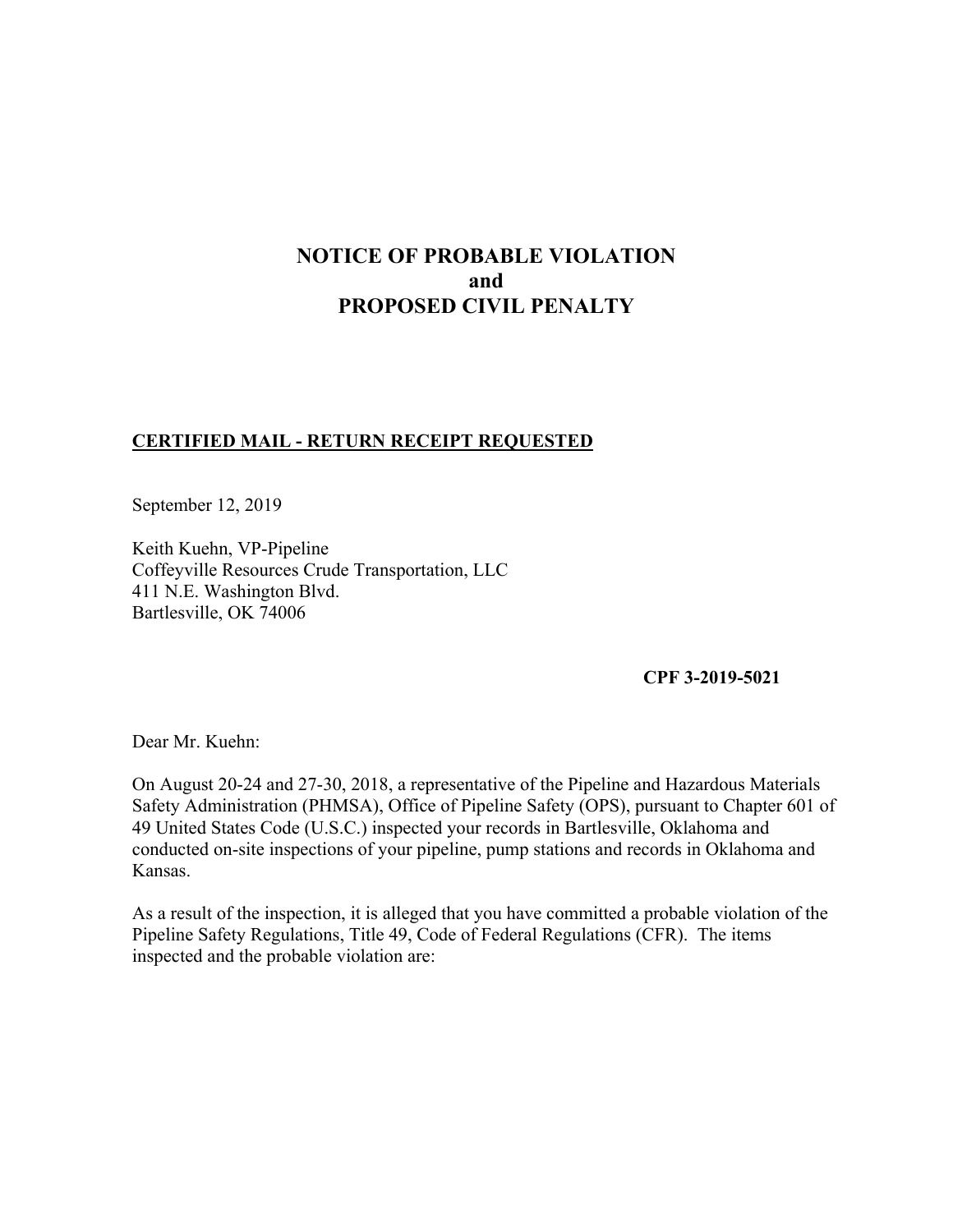#### **1. §195.573 What must I do to monitor external corrosion control?**

**(a) . . . . . .** 

**(e)** *Corrective action***. You must correct any identified deficiency in corrosion control as required by § 195.401(b). However, if the deficiency involves a pipeline in an integrity management program under § 195.452, you must correct the deficiency as required by § 195.452(h).** 

Coffeyville Resources (CVR) failed to take corrective action to correct identified deficiencies on its corrosion control system. A review of the operator's external corrosion control inspection records found that CVR had not completed corrective actions at three test points with low readings on non-integrity management pipe. Low readings (under 850 mV negative) were taken in 2016 and 2017 at CR 4670 North Side, CR 4601 South Side, and CR 4500 North Side. These deficiencies had not been corrected by the end of the following year.

#### **2. §195.589 What corrosion control information do I have to maintain?**

 $(a) \ldots$ 

**(c) You must maintain a record of each analysis, check, demonstration, examination, inspection, investigation, review, survey, and test required by this subpart in sufficient detail to demonstrate the adequacy of corrosion control measures or that corrosion requiring control measures does not exist. You must retain these records for at least 5 years, except that records related to §§195.569, 195.573(a) and (b), and 195.579(b)(3) and (c) must be retained for as long as the pipeline remains in service.** 

**§195.573 What must I do to monitor external corrosion control?** 

**(a)** *Protected pipelines.* **You must do the following to determine whether cathodic protection required by this subpart complies with § 195.571:** 

**(1) Conduct tests on the protected pipeline at least once each calendar year, but with intervals not exceeding 15 months. However, if tests at those intervals are impractical for separately protected short sections of bare or ineffectively coated pipelines, testing may be done at least once every 3 calendar years, but with intervals not exceeding 39 months.**

Coffeyville Resources Crude Transportation (CVR) failed to maintain records of tests conducted along its Shidler line at eight test points in accordance with  $\S 195.573(a)(1)$ for at least 5 years as required by  $$195.589(c)$ .

During the inspection, a review of the operator's external corrosion control inspection records showed that CVR did not maintain said records for calendar year 2015 that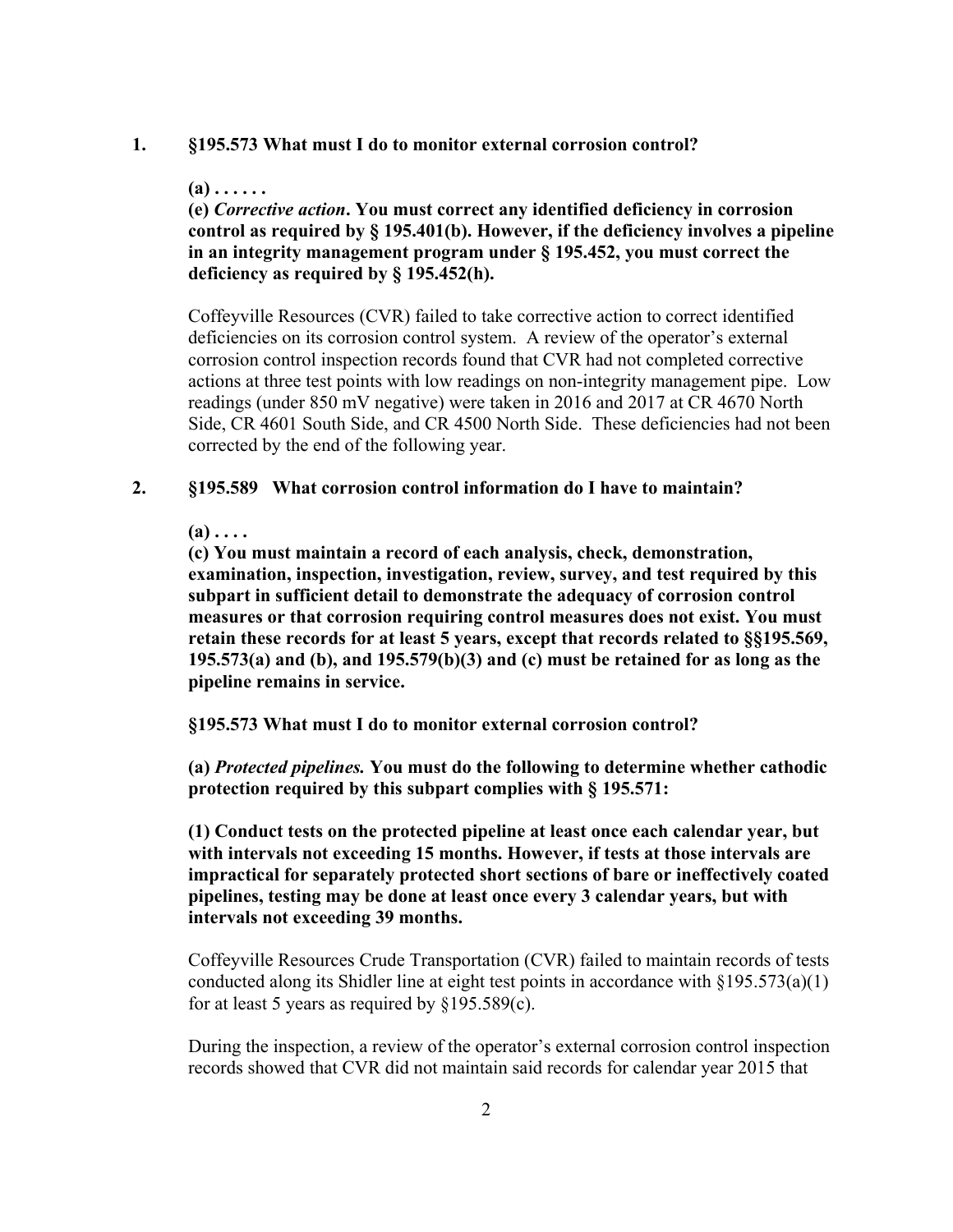would demonstrate they completed the tests. The missing 2015 records are for test points located at 291st Rd. West Side, CR 4950 North Side, CR 4685 East Side, CR 4670 North Side, CR 4601 South Side, 4500 North Side, Shidler Station, and Gate Valve East of Station.

### Proposed Civil Penalty

Under 49 U.S.C. § 60122 and 49 CFR § 190.223, you are subject to a civil penalty not to exceed \$218,647 per violation per day the violation persists, up to a maximum of \$2,186,465 for a related series of violations. For violation occurring on or after November 27, 2018 and before July 31, 2019, the maximum penalty may not exceed \$213,268 per violation per day, with a maximum penalty not to exceed \$2,132,679. For violation occurring on or after November 2, 2015 and before November 27, 2018, the maximum penalty may not exceed \$209,002 per violation per day, with a maximum penalty not to exceed \$2,090,022. For violations occurring prior to November 2, 2015, the maximum penalty may not exceed \$200,000 per violation per day, with a maximum penalty not to exceed \$2,000,000 for a related series of violations. The Compliance Officer has reviewed the circumstances and supporting documentation involved for the above probable violation(s) and has recommended that you be preliminarily assessed a civil penalty of \$36,900 as follows:

| Item number | <b>PENALTY</b> |
|-------------|----------------|
|             | \$36,900       |

#### Warning Item

With respect to item 2 we have reviewed the circumstances and supporting documents involved in this case and have decided not to conduct additional enforcement action or penalty assessment proceedings at this time. We advise you to promptly correct this item. Failure to do so may result in additional enforcement action.

#### Response to this Notice

Enclosed as part of this Notice is a document entitled *Response Options for Pipeline Operators in Compliance Proceedings*. Please refer to this document and note the response options. All material you submit in response to this enforcement action may be made publicly available. If you believe that any portion of your responsive material qualifies for confidential treatment under 5 U.S.C. 552(b), along with the complete original document you must provide a second copy of the document with the portions you believe qualify for confidential treatment redacted and an explanation of why you believe the redacted information qualifies for confidential treatment under 5 U.S.C. 552(b).

Following the receipt of this Notice, you have 30 days to submit written comments, or request a hearing under 49 CFR § 190.211. If you do not respond within 30 days of receipt of this Notice, this constitutes a waiver of your right to contest the allegations in this Notice and